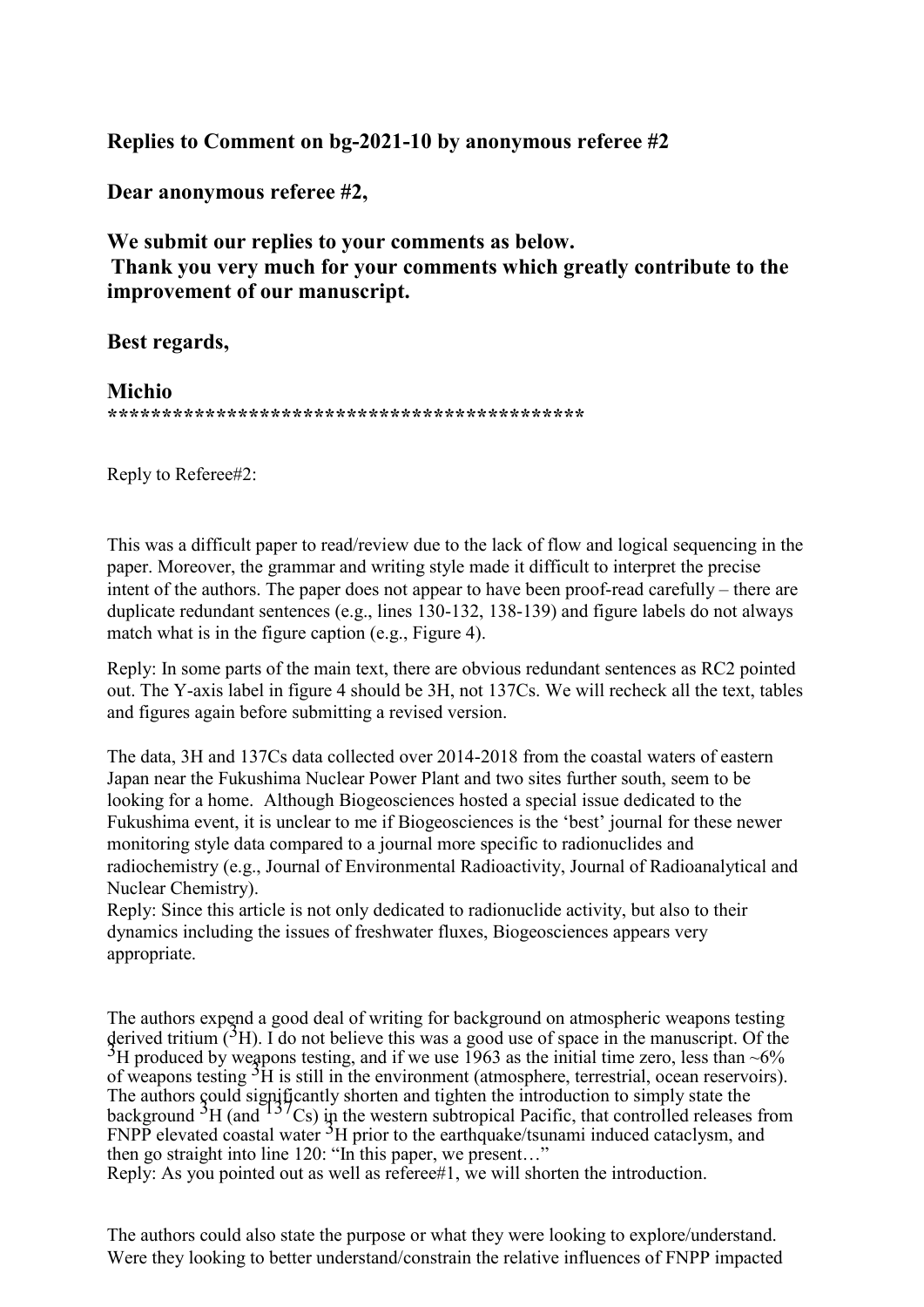submarine groundwater discharge versus surface (river) input of  $3H$  and  $137Cs$  on coastal water concentrations?

Reply: We revised the introduction and stated the objectives of this article more clearly at the end of the introduction as below.

In this paper, we present results of the  ${}^{3}H$  activity concentration observed during the SoSo 5 rivers cruise and at the Tomioka port and Hasaki, a pier of the Hasaki Oceanographical Research Station of the Port and Airport Research Institute, and discuss the behaviour of <sup>3</sup>H in the coastal region of Fukushima. An assessment of various contributions to both  ${}^{3}H$  and 137Cs fluxes into the coastal area close to the FNPP1 site was carried out taking into account i) riverine flux of these radionuclides based on precipitation amount on the catchments of several rivers, ii) fluxes estimation using from the FNPP1 site by previously reported method (Kanda 2012, Tsumune et al., 2012, 2013, 2020) and iii) fluxes from open water towards based on the speed of the coastal current and the activity concentrations characterizing these open water. All of these results are discussed together with 3H activity concentrations in river and open sea waters already published.

Does the different physical chemistry of cesium and tritium lead to different input functions in the coastal waters (eg., cesium will desorb off particles when it gets to higher salinity)? This is particularly relevant with regards to submarine groundwater discharge which is a significant source of 137Cs (e.g., Sanial et al., 201[7](http://www.pnas.org/cgi/doi/10.1073/pnas.1708659114))

[www.pnas.org/cgi/doi/10.1073/pnas.1708659114\)](http://www.pnas.org/cgi/doi/10.1073/pnas.1708659114)) post direct discharge (eg., Buesseler et al, 2012).

**Reply:** RC2's comment that "submarine groundwater discharge which is a significant source of 137Cs (e.g., Sanial et al., 2017 www.pnas.org/cgi/doi/10.1073/pnas.1708659114) post direct discharge (eg., Buesseler et al, 2012)". We do not find such impact when we analyzed the data around the coastal region of Fukushima. Although Sanial et al., 2017 presented a very interesting phenomenon, it was put into evidence at a specific area south of FNPP1 site where waters were highly contaminated by initial direct release. Their estimates might be overestimated because most of the area is rocky. We observed that 137Cs and 3H activity concentration along the Fukushima coast showed a maximum at FNPP1 site with decreasing activities both north and south of FNPP1 site. If the flux from the contaminated beach was significant at the time of our sampling, the distribution of 137Cs activity concentration along the coast should show a different shape.

## Key takeaways:

From the TEPCO 56N canal data, it is pretty clear that FNPP is (still) a source of 3H, regardless of the sensitivity of their methods being limited to > 1650Bq-m-3. Reply: Yes, it is.

The Aoyoma et al., additional data capture the input of 3H and 137Cs into coastal waters. Reply: Yes, this point is one of key issues of this article. Thanks,.

One of the most intriguing aspects of the data is the 3H/137Cs ratio that has varied post direct discharge in 2011 to the newer data. The authors do not provide a credible discussion/interpretation of this observation.

Reply: Ok, both 3H/137Cs activity ratio and their respective activities during the period 2012 -2016 are showed in figures below. 3H/137Cs activity ratio increase over time as mentioned in our text and not decline, while activity concentrations of 3H and 137Cs at 56N, shows a different decreasing trend.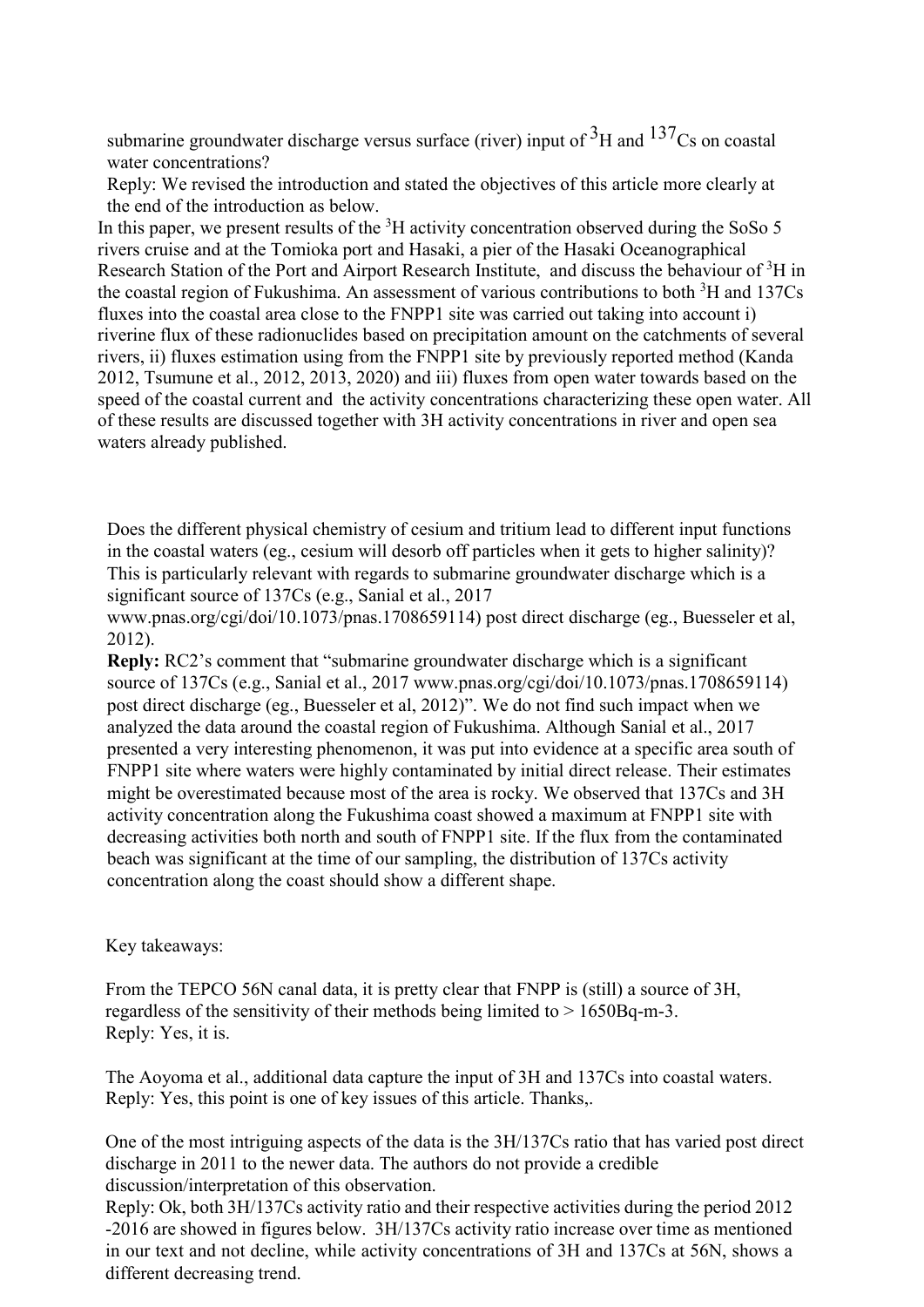

In the current text, we stated "During the period from 2013 to 2016 at 56N of FNPP1, the 137Cs activity concentration decreased around two orders of magnitude lower due to decontamination effort of TEPCO while the 3H activity concentration decreased gradually, then the 3H/137Cs activity ratio tended to increase from 1 to 10 during the period from 2013 to 2016 (Figure are not shown). " Only we need to do here is to revise from "two orders" to "one order". We keep the other part of the sentence because it is the correct description of the trend of the two radionuclides. Since the observation at 56N was carried out very close to the source, we can assume that the observed trend was little affected by the water movement but mostly represents the change in the characteristics of the source. If the observation was done after some movement, salinity may affect the ratio as RC1 pointed, but this is not the case here.

So, in the revised main txet, this part will be as below;

Between 2013 and 2016 at 56N of FNPP1, the 137Cs activity concentration decreased by about one order of magnitude due to decontamination effort of TEPCO while the 3H activity concentration decreased only gradually, leading to an increase of the 3H/137Cs activity ratio from 1 to 10 (Figure are not shown).

What are the uncertainties on the flux (input) estimates? Are there any 'real' differences in the estimates provided in eg., table 3?

Reply: The uncertainties on the flux budget depend on the uncertainties of each parameter entering into r the calculation.

For the activity of 3H and 137Cs in open water, uncertainties are around 10-20%. For the river waters at Ukedo and Tomioka, uncertainties are around 10 %. For the activity of 3H and 137Cs at 56N of FNPP1 and in the port of FNPP1, variability is large and uncertainties are around 50 -100 %. Therefore, the order/rank of estimated values is real. Therefore, in the main